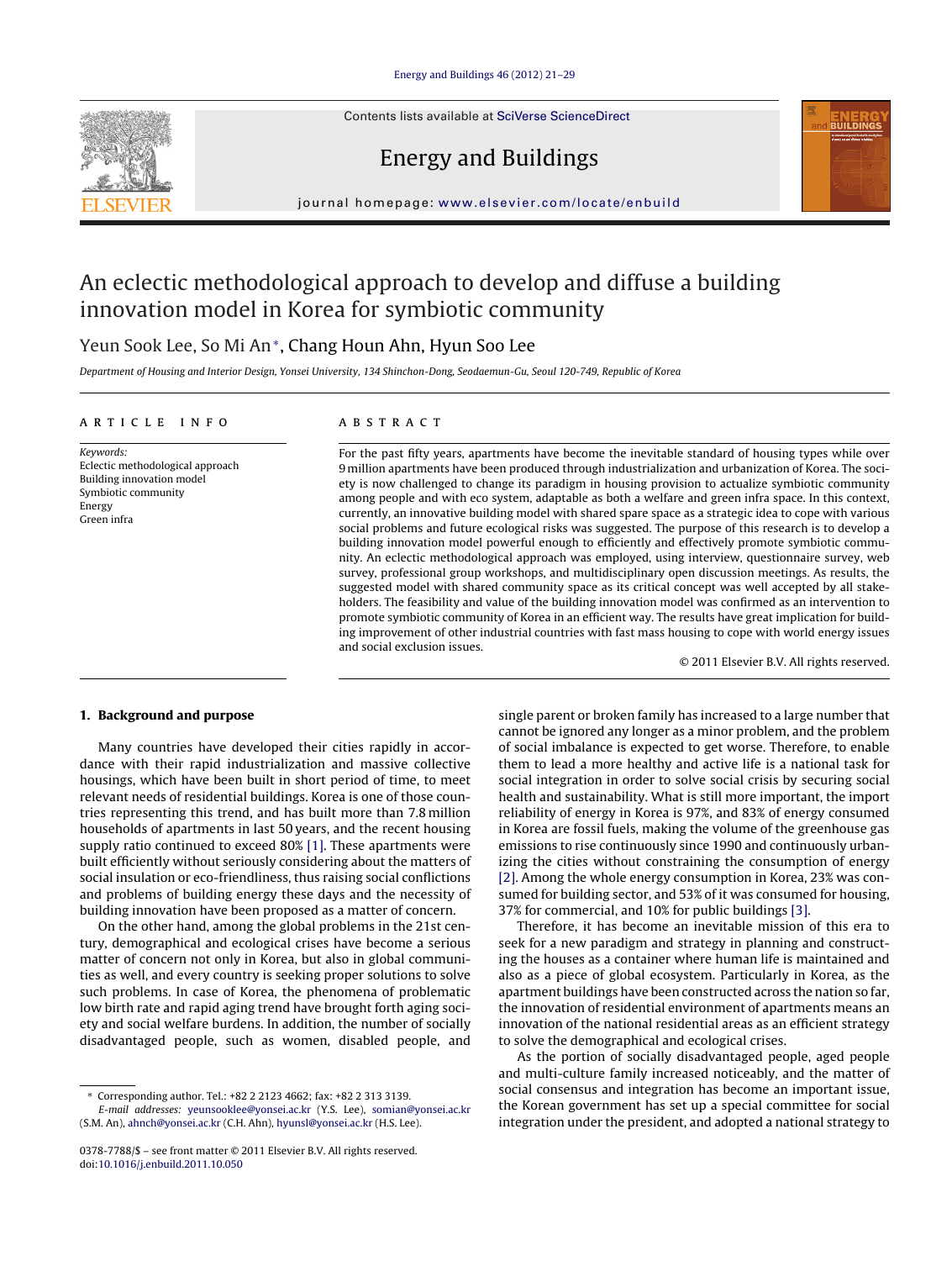implement "low carbon green growth" to solve the ecological crisis and to develop as an eco-friendly country. In line with this strategy, national welfare and nation-wide greening project will be realized sooner than expected if apartments are developed as an efficient means to solve social problems and to diffuse green environment.

The purpose of this study is to suggest that the communityshared space in all apartment buildings should be built as a central hub for sustainable symbiotic community life, and to develop a socially innovative building model through the process that the new concept of apartment buildings is accepted by various stakeholders and its efficiency and utility are recognized by them. Symbiotic community here means a community where people live together in harmony with ecosystem. Major viewpoints of this paper are not about developing any technique to save energy or to decrease  $CO<sub>2</sub>$  emission, but to build up an environmental space infrastructure to enable the technical development opportunities, and also to draw social consensus and support as well as establishing a model. This can be a momentum to develop a vertical community where several hundreds or thousands of residents are living together in one apartment building. As changes in apartment buildings may be applied to all the other such buildings across the nation in Korea, it is very meaningful that such application of the changes and innovations can lead to a nationwide innovation.

#### **2. Needs of developing green innovation model for symbiotic community**

This part has reviewed Korea-specific building culture and the Building Innovation Model concept to help understand the process ofthis research. Itis expected to be generally accepted as a norm for residential building type, where core concept of innovation is community shared space that can be used as the green infrastructure base to change the concrete apartment buildings to eco-friendly environment.

#### 2.1. Development of shared spaces in Korean apartments

The English word 'community' originated from the Latin word 'communitas' [\[4\],](#page--1-0) and people in a community usually share the common environment and common concerns. The concept of shared space that reflects such community spirits comprises the shared space of residents in apartments in Korea, which satisfies such various functions as daily welfare of the residents in the apartments and the enhancement of community culture. This shared space also includes the material space that solves demographical problems and ecological crisis.

However, collective housings in Korea have not successfully formed a collective residential culture, though more than 7.8 million units of apartments have been built since 1960, and the shared space of collective housings has been made only as a simple common stairway or an aisle [\[5\].](#page--1-0) Though some hundreds or thousands of residents may live in an apartment building, conventional apartment building designs have put an emphasis on the anonymity of the residents [\[6\].](#page--1-0) However, as the restrictions on the maximum prices of apartments by government were lifted and increased the number of residents pursued the quality of life, residents' shared spaces and community centers began to be constructed here and there. And among the shared spaces in apartment buildings built in the middle of 2000, more than 100 kinds of shared spaces, including community conference room, children's care and play room, fitness space, and others were built, which revealed that apartment buildings were established to stimulate community activities [\[7,8\].](#page--1-0) In addition, Lee [\[9\]](#page--1-0) emphasized that the community-shared space should form a green infrastructure where residents can experience and realize the green life, though any functional spaces may be

installed in line, and suggested that the community-shared spaces should be converted into "green  $+\alpha$ ". Furthermore, she predicted that such community spaces would develop as "customized shared space" era in the future.

Apartment buildings in Korea were first constructed without shared spaces, then passed the era when basic space for children's activity and care and space for the aged residents were built, and have reached the present era when diverse shared spaces are built. They develop toward more flexible consumer-oriented design era from the supplier initiated stereotype design era, and the new apartment spaces will promote the symbiotic living environment to relieve many social problems in Korean society.

#### 2.2. Concept of building innovation model

Korean people confront to solve urgent social problems caused by changing demographical structure and aging society, and have find out energy efficient ways for the existing concrete buildings to restore the ecosystems, overcoming diverse relevant problems and issues at hand. The preliminary model of residential area that introduced shared space to convert the stereotype apartment style in Korea is the result of research outputs, such as "Culture Specific Housing for the Korean Elderly" [\[10\]](#page--1-0) as a cultural policy project, "Future Housing and Residents' Shared Space" [\[11\]](#page--1-0) as a joint project between industrial and academic circle, and "Millennium Community Center" [\[12\]](#page--1-0) of national policy project for the future vision of Korea. The results of these preliminary research projects have become as the test model to bring forth this new innovative model, and showed a distinctive feature by asserting that shared space is required to be provided at each building unit to facilitate approaches of the socially disadvantaged people, while focusing on the importance of vertical community in an apartment buildings where hundreds people live together.

In connection with these studies, Lee [\[13\]](#page--1-0) suggested to establish an "Apartment Community Space Project" as a national project or system for apartment innovation. She pinpointed out to solve the social exclusion or isolation problems, due to the changes in demography, by vitalizing the community activities and proposed to renovate apartments by supplying community shared spaces to expand the green life experiences. The key points of this proposal are to utilize the shared spaces of apartments for necessary functions according to the social changes. For instance, 5–10% of the apartment building is secured as the minimum communityshared space, and the spaces are recommended to be utilized with the consensus of the residents. These are new ideas for the shared spaces that will activate the community life, not only at the level of apartment complex, but also as at the level of unit buildings where hundreds or more residents live together, realizing the vertical community vitalization. This proposal was made as a means of "social mix" that would decrease social exclusion of the public rental houses where socially disadvantaged people live by providing mutually favorable functional spaces in a health promoting eco friendly way. This idea started at the public rental housing complex, but it was expected to be a model for overall integration of society in private sectors, from the beginning.

#### 2.3. Benefits of green infra and its relevance to community shared space

Ecosystem crisis due to the climate change, urbanization, and exhaustion of natural resources has become a global issue, and in order to solve this problem, various efforts and researches for greening by constructing green environment with plants, such as a green roof which is a roof that contains a soil and vegetation layer [\[14\],](#page--1-0) and developing eco-friendly new techniques have been made. Introducing community gardens or farming gardens in buildings